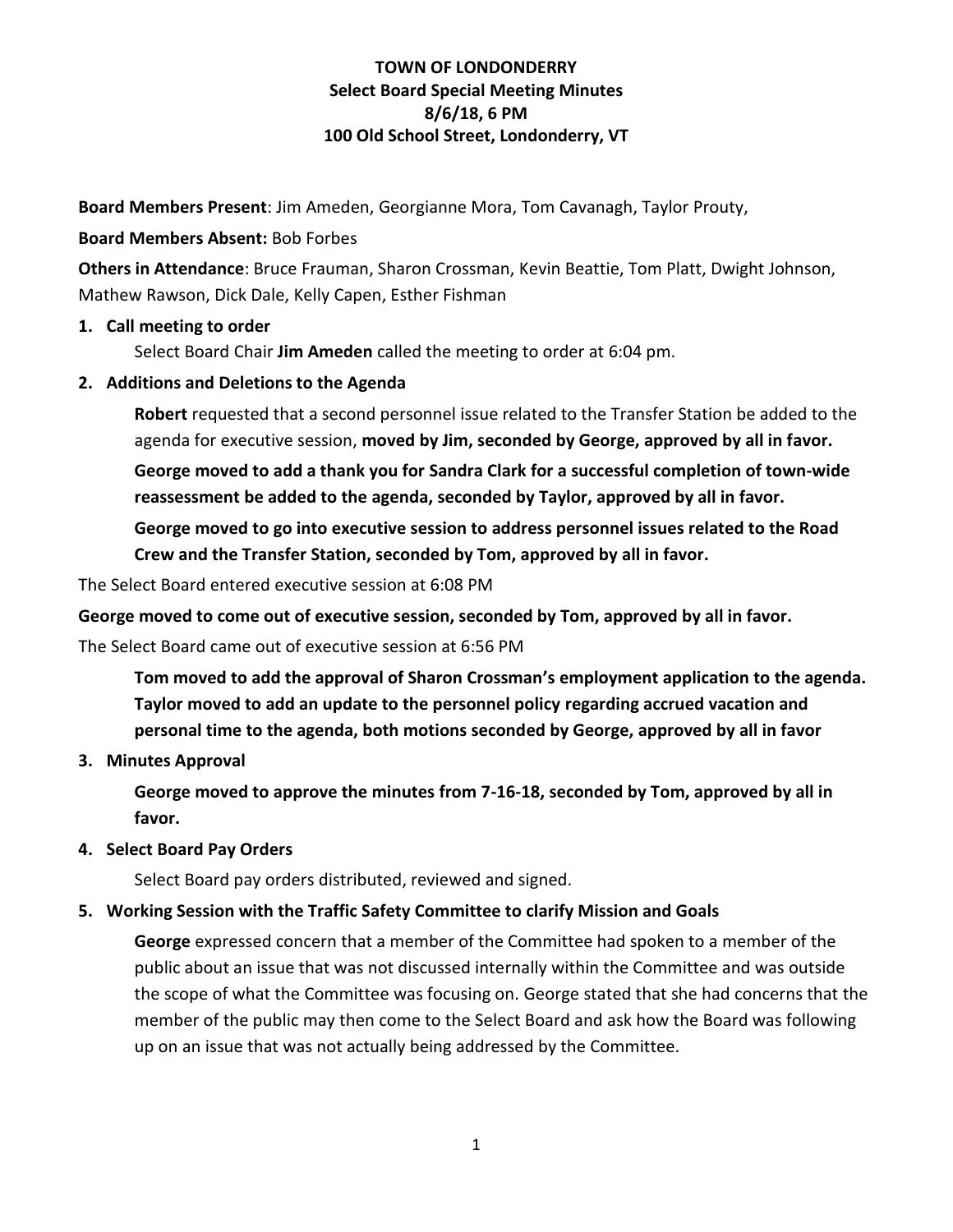**Dick Dale** stated that he, as Chair of the Committee, sent an email to the Committee outlining the Committee's charge and mission. **Dick** discussed that mission and stated that he would represent the position of the Committee and ensure that the Committee spoke with a single voice reflecting facts not opinion. **Dick** stated that he believes the Committee members now have a shared and consistent understanding of their role. **Jim** stated that he didn't think that the Committee understood that it was an information gathering group. **Dick** stated that individual concerns must go through the Committee Chair. **Taylor** thanked Dick for his efforts to congeal the Committee's actions. **Dick** stated that issues involving Rt. 11 and Rt. 100 should be considered by the Select Board. **George** stated that issues must addressed through a specific process. **Kelly** stated that she was having difficulty communicating with the Committee. **Jim** stated that they can request certain things from VTrans but cannot tell the State what to do with State controlled roads. **Kevin** stated that the Town can influence VTrans' decisions, stating that the four-way stop intersection was an example. A discussion followed about signage on State roads. **Dick** stated that the Committee's final report will include factual data about all issues identified. **George** stated that that the Committee hopes to have data from traffic counts soon.

#### **6. Announcements and Correspondence**

None

#### **7. Visitors and Concerned Citizens**

**Sharon Crossman** provided a Planning Commission update, stating that a hearing on the Town Plan Energy Amendment (EEP) was scheduled for 8/13 and then it would be sent to the Select Board for their public hearing. Sharon discussed the advantages to the Town of having an approved energy plan. **George** asked if the Windham Regional Commission (WRC) could approve the plan before it was adopted by the Select Board. **Sharon** stated that it could. **Sharon** also stated that there were time constraints because of the need to get a Municipal Planning Grant.

**Toby Fitch** discussed the need for a dead end sign on Under Mountain Road because people were going down the road and being forced to turn around or becoming stuck and needing to be towed out. **Jim** stated that the road was not actually a dead end but turns into a Town trail. **Dick** suggested that a no outlet sign be placed instead of a dead end sign. **Jim** stated that he had no problem with placing a no outlet sign.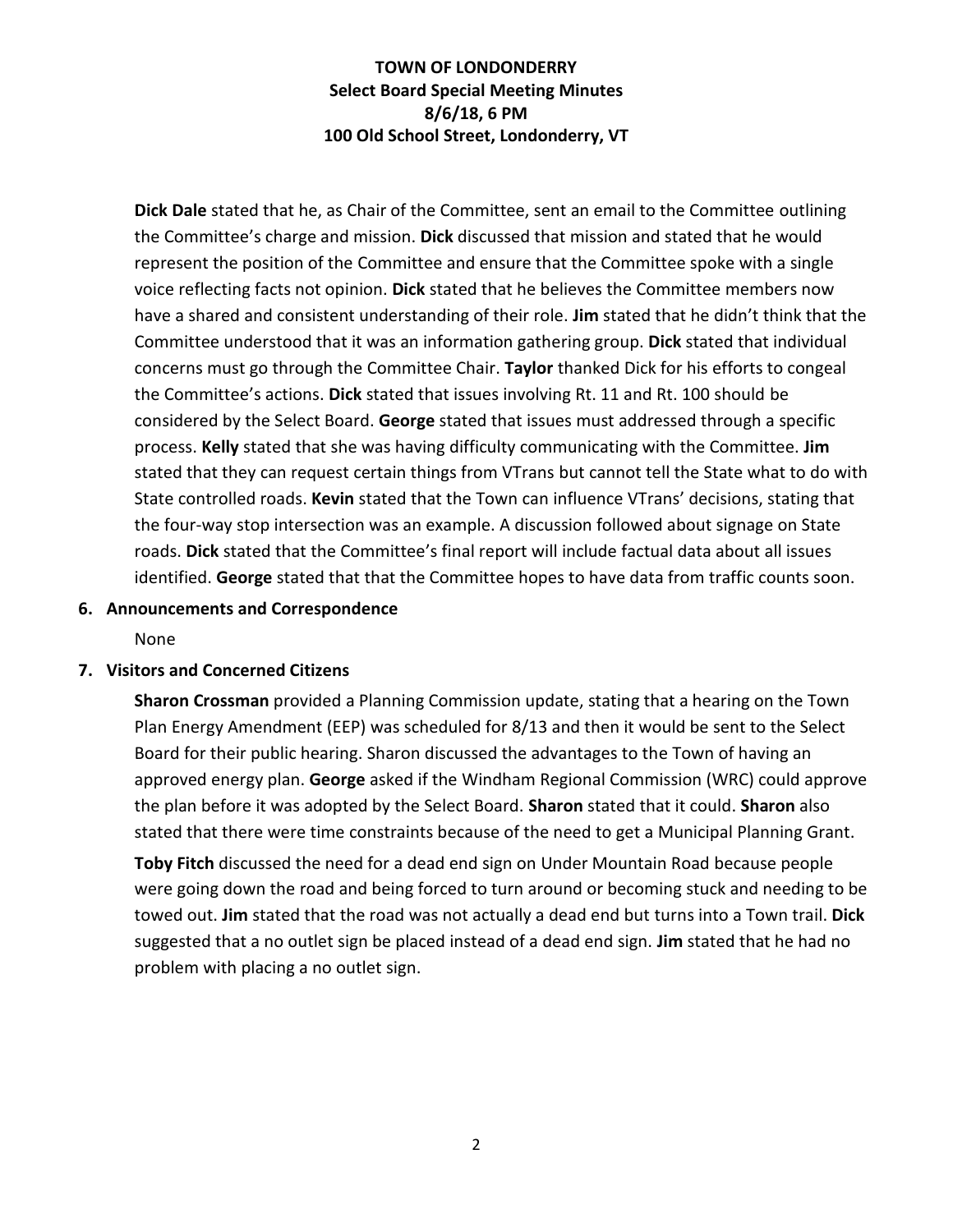#### **8. Town Officials Business**

Update on Platt mitigation Project – **Robert** stated that Dwight Johnson had graciously agreed to assist with getting the Platt elevation project moving forward. **Dwight** provided a report of the project and a perspective on what would need to happen to move the project forward as well as a discussion about costs to the Town and the reimbursement of those costs from the State using FEMA grant funds. **Robert** stated that while the Platt project can serve as a valuable pilot for other important flood projects it does carry with it overhead that will require Town time and resources to complete.

**Robert** provided a report on the status of zoning enforcement cases, stating that several cases had exhausted the internal enforcement steps and would need to be forwarded to the Town Attorney if further action was to be taken. **Robert** described how the process would work including the necessity for filing documents with Environmental Court. A discussion followed about the difficulty in pursuing enforcement cases and the need to either enforce existing zoning regulations or to modify those regulations. **Dick Dale** stated that he believes that it is important to take some of the enforcement issues to the Environmental Court for a decision. **Jim** stated an effort should be made to resolve enforcement cases as quickly and as cost effectively as possible and if they can't be resolved move them to Environmental Court as a last resort. **George** said that makes sense if we agree that we will go to court if they can't be otherwise resolved. **Jim** said he feels that we have to take the serious cases to court if they can't be resolved. **Robert** explained how the zoning office often works with property owners for months, even years in an attempt to get a resolution to outstanding zoning issues. He stated that he felt it was important to do everything possible to resolve issues before going to court. **George** stated that she felt it was important to work with property owners.

**George** stated that she would like the Board to recognize the work of Sandra Clark in successfully completing the Town-wide reassessment by sending a thank you note and a bouquet of flowers to Sandra. **George moved to do so, seconded by Taylor, approved by all in favor.**

#### **9. Board Approval of Employment Application – Assistant to Town Administrator**

**Tom moved to approve the employment application from Sharon Crossman and to hire her as a part-time Assistant to the Town Administrator, working 15 hours per week, at a rate of \$20 per hour, seconded by George, approved by all in favor. Sharon** stated she would need to sleep on the offer and respond tomorrow.

#### **10. Clarification of using Accrued Time off while Worker's Compensation**

**Taylor moved to update the personnel policy to allow employees who were receiving worker's compensation to use accrued vacation and personal time to supplement their pay until they could fully return to work seconded by Tom, approved by all in favor**